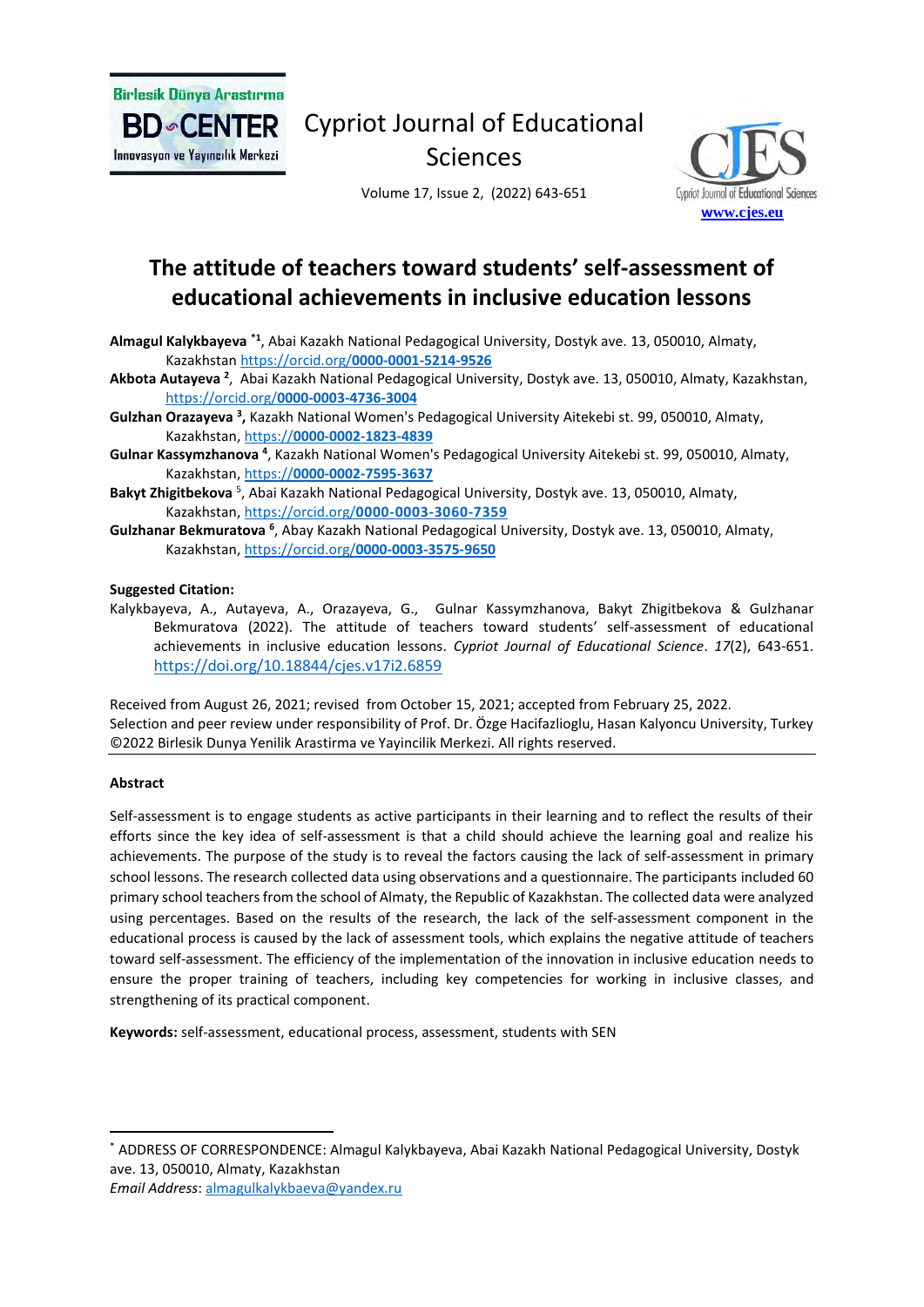# **1. Introduction**

 The international program "Education for All" considers inclusive education as an equal opportunity for all students to receive high-quality education and develop potential regardless of gender, social and economic status, ethnic origin, geographic location, need for special education, age, and religion (Agavelyan et al., 2020) . Following the main provisions of the Conventions, Kazakhstan undertakes to provide inclusive education at all levels (pre-school, middle school, higher educational institutions) (Model rules). It is important to understand that inclusive education is a natural stage in the development of the education system in any civilized state that has reached a certain level of economic, cultural, and legal development (Haug, 2017).

 Under the conditions of the updated content of education in the Republic of Kazakhstan, a criterial system of assessment of educational achievements of the students, including children with special educational needs (SEN), was introduced. Instructional guidelines of I. Altynsarin National Academy of Education that regulate the education of children with SEN in the inclusive environment reflect the key requirements for the system of assessing achievement of the planned results of the students and present the requirementsin the short-term, mid-term, and long-term support of the needs of a student (Agavelyan et al., 2020). It was noted that the assessment system shall "assess the dynamics of educational achievements" and motivate the students with SEN. This approach is aimed at revealing the effectiveness of education and determining progress over short periods through self-assessment and finding little progress in the development of students' skills, which will let the teachers respond timely and adjust programs to improve the learning outcomes. However, in practice, the individual achievements of students are still assessed using the traditional five-grade scale. The mentioned problem is exacerbated by the fact that currently there is insufficient use of the pedagogical potential of assessment tools as part of the organization of control and assessment of the activity of younger schoolchildren in the work of Kazakh educational institutions.

## *1.1.Literature review*

 The problem of self-assessment of primary school students in the educational process has been drawing the attention of researchers both in foreign special pedagogy and domestic pedagogy. So, in his study, Zapitis (2011) argues that self-assessment is an integral element of the assessment process since the students get the relevant feedback and continue improving their learning skills (Zapitis, 2011). Moreover, if we devote a certain time to this process during a lesson , it will be justified since it makes students more independent and responsible for their learning .

 The purpose of self-assessment is to engage students as active participants in their learning and to reflect the results of their efforts since the key idea of self-assessment is that a child should achieve the learning goal and realize his achievements . Besides, Leach (2012) argues that self-assessment reduces stress and improves personal and intellectual development and social skills. The studies by McMillan and Hearn (2008) prove that self-assessment increases motivation.

 Since self-assessment is the key component of the formative assessment, in the course of which the students analyze the quality of their work and the degree of reflecting the formulated goals, principles, and criteria is assessed, it becomes the source of the assessment procedure [5]. Assessment based on criteria using self-assessment will have a strong impact on learning. The effect can be both short-term when self-assessment influences the performance of a student in a certain task, and longterm since the students become more self-regulated in their learning. Topping (2003) confirms that the long-term goal of self-assessment is to engage students as active participants in their learning and to confirm their learning, which reflects the results of their efforts in the educational process.

 Harris and Brown (2018) emphasize that there are two main aspects for teachers to encourage self-assessment in the classroom. First of all, self-assessment is a part of self-regulated education; second, the assessment of students without targeted training and instruction of a teacher will differ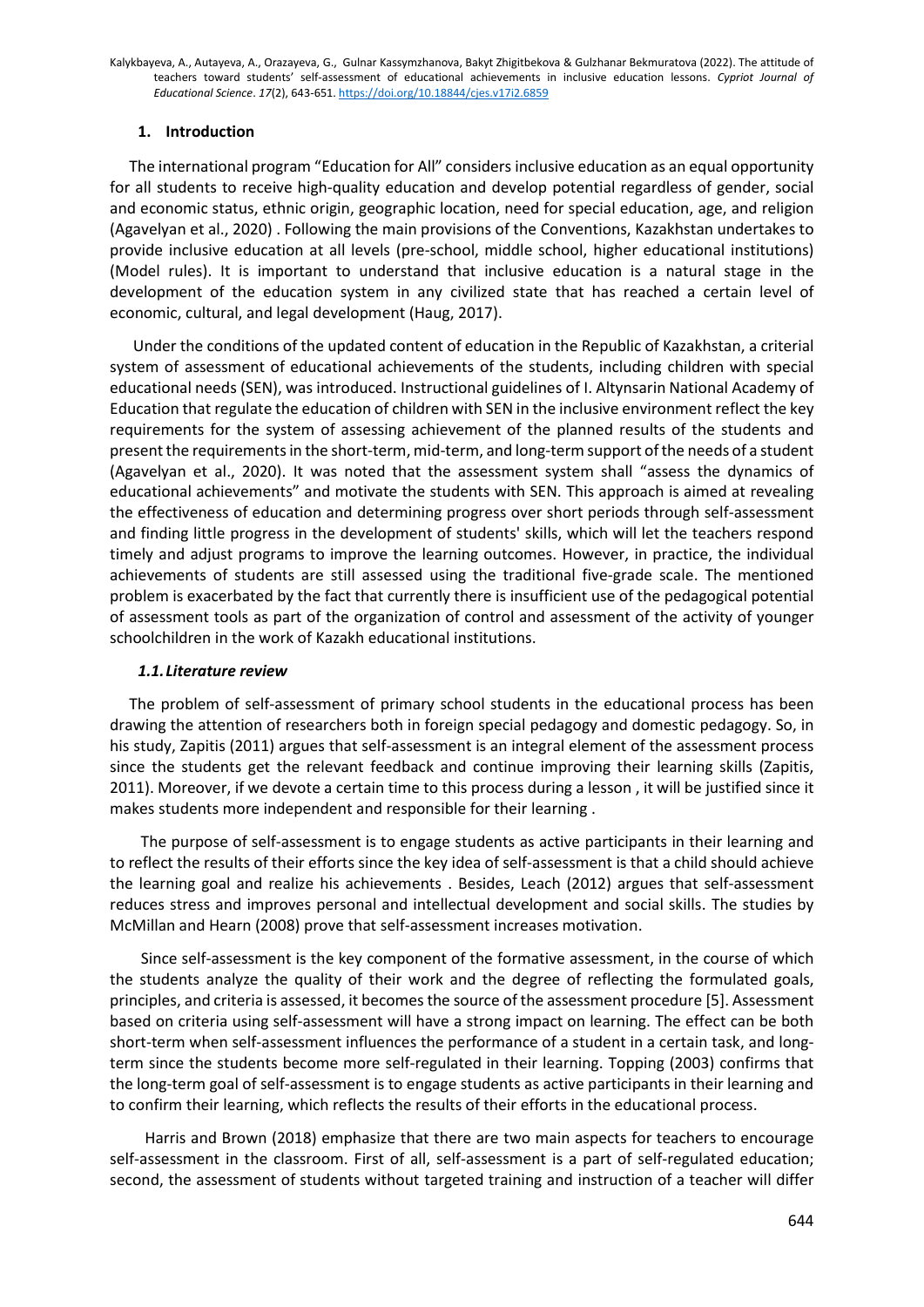from the basic standard of education. At the primary school age, self-assessment has a positive influence on motivation since the motivational component (Clift, 2015) makes the students assume responsibility for their learning and contributes to the development of skills (Anastasiadou, 2013). However, it is necessary to focus on the communicative direction in self-assessment, which improves the oral skills of the students and helps them identify their strengths and weaknesses in learning (Chalkia, 2012) since communication in the student environment broadens the mind of the students.

 When organizing any class activity, the teacher tries to know each student, their peculiarities, and needs, taking into account the current development zone. When activating the students in lessons, an important feature is the focus of work not only on a positive result but also on the satisfaction of each child with his activity in the classroom. The inclusive practice will be effective only when the children with SEN will participate in the assessment of their learning outcomes (Anufriev et al., 2018).

## *1.2.Purpose of study*

 The purpose of this research is to identify the reasons for the lack of self-assessment of educational achievements of primary school students. What factors hinder the self-assessment of educational achievements of primary school students? Our research focuses on searching for answers to the questions. It is important to identify existing problems in the daily educational process.

# **2. Materials and Methods**

# *2.1.Data Collection instrument*

As a method of experimental research, the observation in the classroom, questioning, and survey of teachers was chosen. Observations in the lessons were used to reveal the fact of how often the teachers conduct and organize self-assessment of educational achievements at the lesson stages since the observation in the classroom may provide factual and reliable data (Cohen et al., 2011, p. 456). The research tool contained a questionnaire and a checklist with a distinctive design containing revealing questions.

# *2.2.Participants*

 The questionnaire and checklist were tested in the state general education school of Almaty, the Republic of Kazakhstan, and the number of respondents included 60 primary school teachers. The study was conducted during business hours, within three weeks. The survey was anonymous and was appraised by professors of the Department of the Institute of Pedagogy and Psychology of Abai Kazakh National Pedagogical University. The answers of the experts to the questions were absolutely 100% consistent (all of them were positive) and were rated the same every time as very good and excellent. It demonstrated the possibility of using a prepared research tool. The questionnaire created for this research was used to collect data to obtain information about the professional qualification of each participant of the experiment, length of service in this field, work experience, professional education and qualification category in inclusive education, their understanding of an individual plan and a learning approach, and to identify the improvement of professional skills in inclusive education courses and the attitude of teachers toward updating the content of education, including self-assessment of educational achievements of students.

# *2.3.Analysis*

 The analysis of questionnaire was analyzed using percentages. The results of the observation were discussed using content analysis.

# **3. Results**

*3.1.Results of the questionnaire*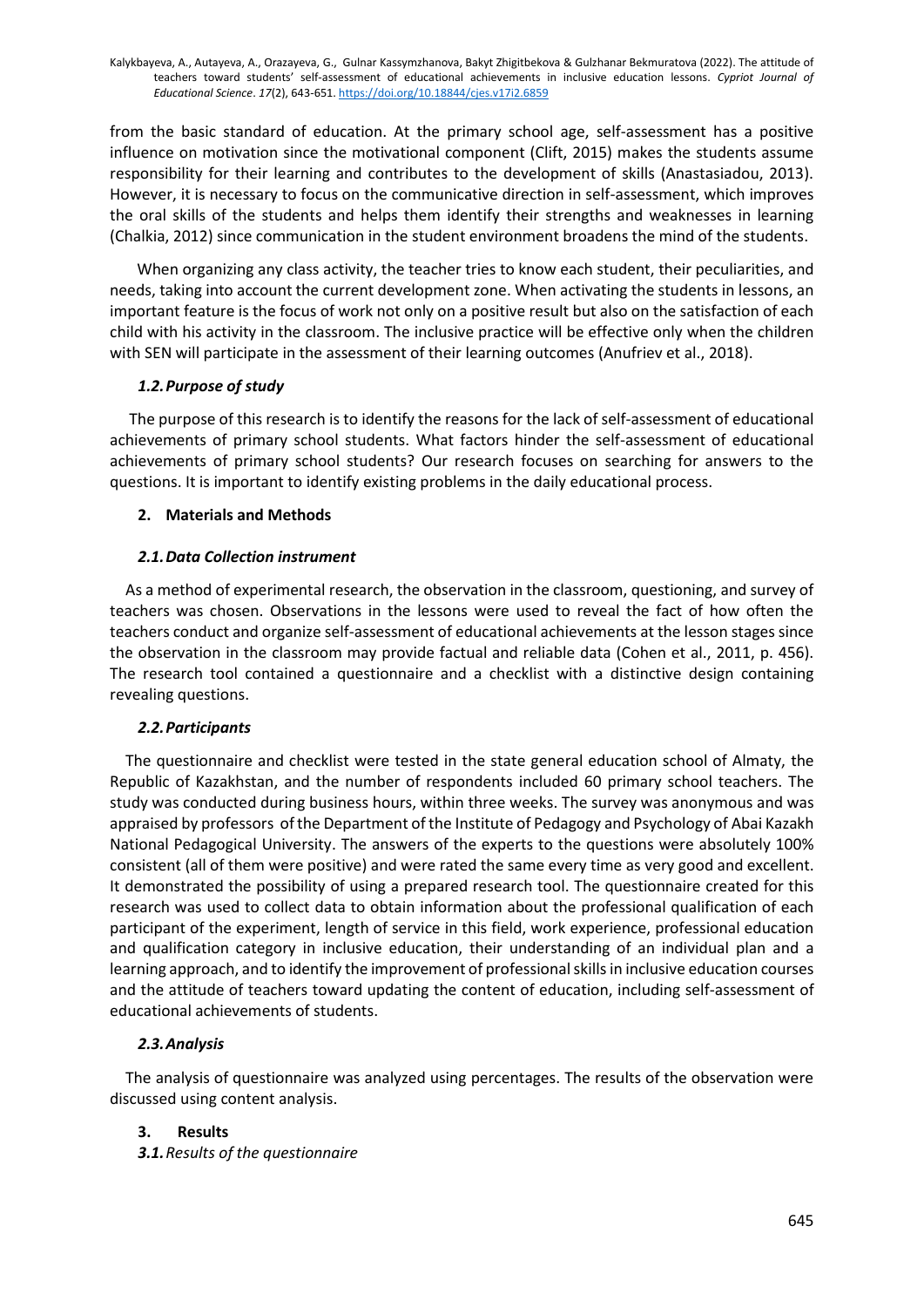The teaching staff of primary school teachers includes only women (60; 100%). The length of service in these organizations was from 10 to 15 years, 38% of teachers had over 5 years of work experience in pedagogy, and there were also teachers whose length of service in this educational institution was over 20 years, which constitutes 22% of teachers (Table 1). Among them, 82% of the respondents had higher pedagogical education. The rest 18% had vocational education and training. 22% of them had the highest category, 36% had the first category, and the rest were teachers without a qualification category, mainly young specialists (bachelor).

## **Table 1**

*General information about schoolteachers*

| Questions                                            | %  | absolute value |
|------------------------------------------------------|----|----------------|
| Length of service 0-5                                | 38 | 23             |
| $10 - 15$                                            | 40 | 24             |
| $20 - 25$                                            | 22 | 13             |
| <b>Education (higher)</b>                            | 82 | 49             |
| <b>Vocational education and training</b>             | 18 | 11             |
| Category (highest)                                   | 22 | 13             |
| $1st$ category                                       | 36 | 22             |
| No category                                          | 42 | 25             |
| Experience in working with SEN (No experience)       | 40 | 24             |
| Some experience (insufficient)                       | 20 | 12             |
| Experience in working with SEN                       | 4  | 3              |
| Young specialists                                    | 36 | 21             |
| Do you take into account the individual capabilities | 40 | 24             |
| of students? (yes)                                   |    |                |
| <b>Sometimes</b>                                     | 40 | 24             |
| Rarely                                               | 20 | 12             |

The analysis of the results of the study showed that:

- 1) 40% (24) of teachers have no experience of working with students who have educational needs and acknowledge the lack of necessary skills and knowledge (Table 1);
- 2) 20% (12) of teachers working in the general education school say that they work with children with SEN, but, in their opinion, their professional experience is insufficient for successful work in inclusive education (Avramidis et al., 2000). These participants have assessed their professional competence in inclusive education as low;
- 3) 4% (3) taught at an inclusive school (with work experience);
- 4) the rest 36% (21), young specialists who have just completed the bachelor's program, are still gaining certain experience of working with various categories of primary school students.

 As we see, the professional experience of teachers in working with students who have SEN is an important factor that determines the level of social acceptance of these children by the class. A positive attitude towards inclusivity is considered one of the most influential factors and even a prerequisite for the success of inclusive education (Agavelyan et al.,2020).

 The level of professional qualification and knowledge acquired by the teachers have a positive influence on the effectiveness of their teaching and contact with students of various categories and with various degrees of psychophysiological deviations and shortcomings (Taylor & Ringlaben, 2012). However, 40% of respondents regularly take into account the individual abilities of students in these educational institutions. 20% of teachers gave unpromising answers, although 40% of them take individuality into account, but not always (Table 1).

 The teacher's lack of experience in working with various categories of students also causes several problems since, in the course of organizing educational process for children with psychophysiological deviations, regular questions arise as part of the didactic and technical support in the lessons conducted and the adequate perception of the potential of children with various deviations. The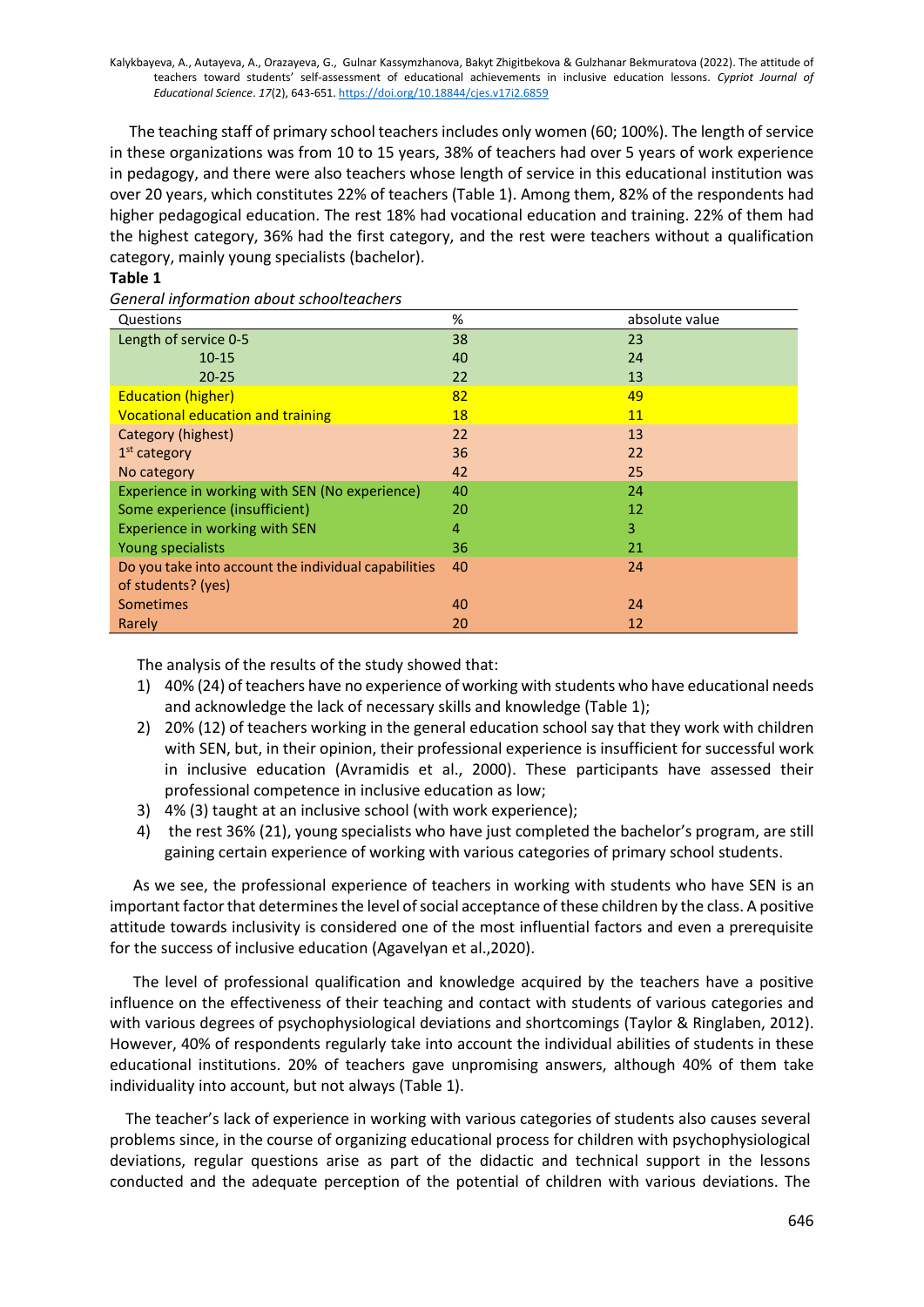absence of unified standardized mechanisms for assessing the learning outcomes in the regulatory document (Guidelines for the system of criterial assessment of educational achievements of children with SEN) causes subjectivity and levels out transparency in the assessment of learning activity. Descriptors for the criterial assessment of students' knowledge should be prepared for each assignment to be checked, which does not reflect reality.

 The second set of questions is aimed at identifying the lack of self-assessment in the organization of education (Table 2).

## **Table 2**

| Possible answers                                                                                                                    | %     | Number |
|-------------------------------------------------------------------------------------------------------------------------------------|-------|--------|
| A lot of paper documents (printing of forms, their storage in folders, etc.) in<br>addition to the electronic journal               | 35,14 | 21     |
| I'd like the tasks to be developed by the methodological board of the school.                                                       | 7,14  | 4      |
| The tasks for self-assessment are not developed clearly.                                                                            | 10,71 | 6      |
| No unified criteria of assessment (Guidelines)                                                                                      | 0,00  | 0      |
| I would like to have uniform tasks for each class.                                                                                  | 17,86 | 11     |
| It creates a system of regular reviews of material in primary school                                                                | 7,14  | 4      |
| I'd like the tasks to be sent by the "department of education".                                                                     | 8,05  | 5      |
| It's difficult to explain its essence to parents                                                                                    | 11,00 | 7      |
| After the summative assessment for the section, this knowledge is no longer<br>checked, even if the student has improved his result | 2,96  | 2      |
| Creates a lot of stress for students                                                                                                | 0,00  | 0      |
|                                                                                                                                     | 100%  | 60     |

 At the same time, difficulties in the work of teachers are caused, first of all, by the lack of developed and tested tasks for self-assessment 10,71 % and a shortage of criteria for all stages of students' learning activities in the classroom, while 8,05% of teachers want the tasks to be given "from upstairs," and, preferably, be uniform for each parallel of classes. 35,14% of teachers mention the difficulty of performing (printing and paperwork) and explaining the work for self-assessment to parents 7%. However, the survey has shown that self-assessment does not create any stress for students, that is, the current review and consolidation of the material studied will have a positive effect on summative assessment and mastering elementary basic knowledge. However, the educational program itself is focused on deepening and extending the knowledge, which is laid (strengthened) by further basic knowledge. Our further research was focused on identifying the most common methods of assessment used by primary school teachers (Table 3) (Checklist).

#### **Table 3**

|  |  | Methods of assessing educational achievements of students used in primary school |  |  |  |
|--|--|----------------------------------------------------------------------------------|--|--|--|
|  |  | ,我们也不能会在这里,我们也不能会在这里,我们也不能会在这里,我们也不能会在这里,我们也不能会在这里,我们也不能会在这里,我们也不能会在这里,我们也不能会在这里 |  |  |  |

| Methods of assessment<br>Absolute value |  |
|-----------------------------------------|--|
|-----------------------------------------|--|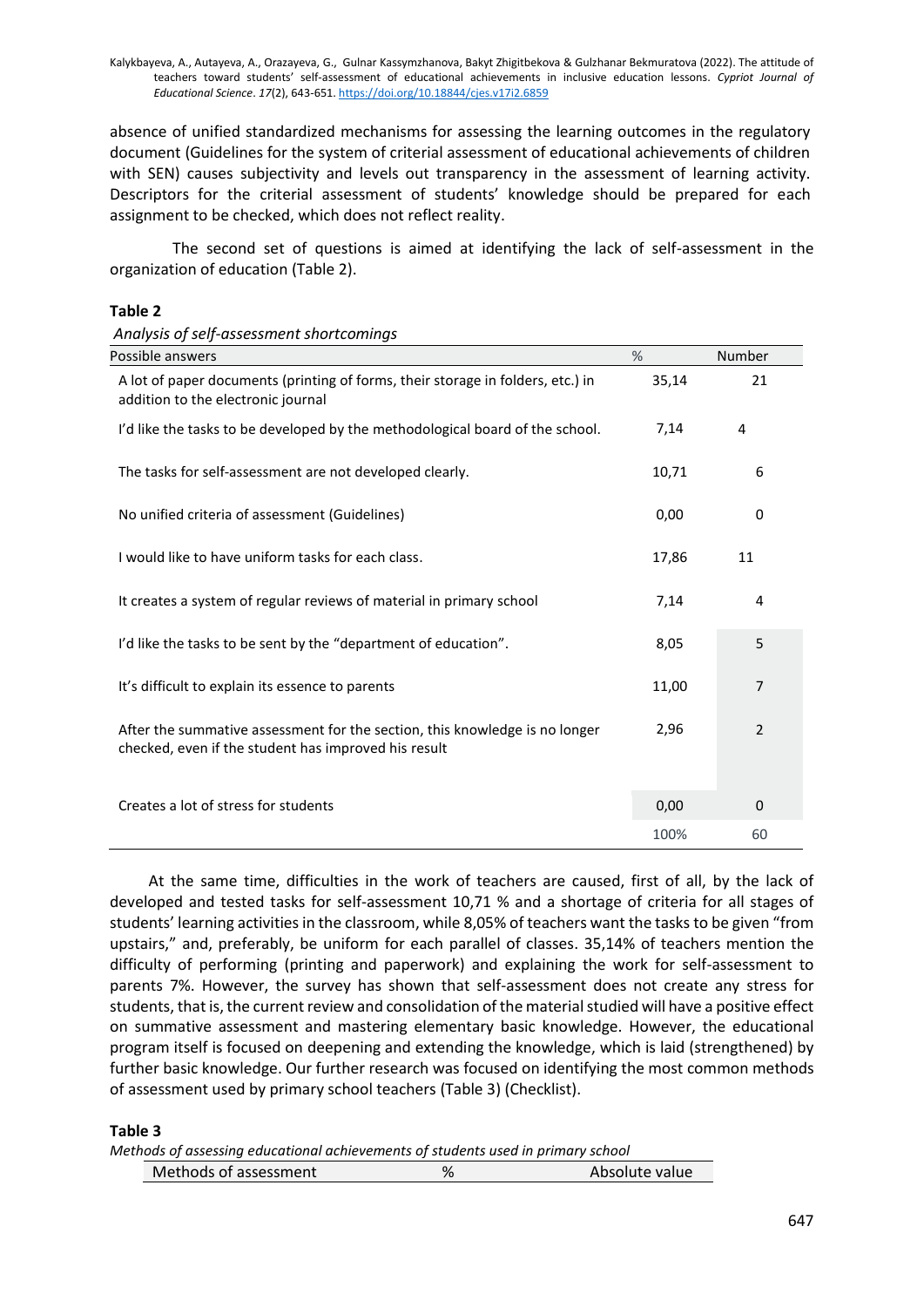| Assessment by a teacher              | 88 | 53 |  |
|--------------------------------------|----|----|--|
| Self-assessment                      | 12 | 7  |  |
| Five-grade scale                     | 51 | 31 |  |
| Other assessment                     | 49 | 29 |  |
| Use the scale of 5,4                 | 51 | 31 |  |
| Do not use                           | 22 | 13 |  |
| What other methods do you prefer? () | 27 | 16 |  |
| Agrees with criterial assessment     | 82 | 49 |  |
| <b>Traditional assessment</b>        | 18 | 11 |  |

These data show that self-assessment has low dynamics in daily practice: the students are assessed under the traditional system of assessment. For example, 88% of primary school teachers mentioned "assessment by a teacher" as an assessment method, and only 12% of teachers use self-assessment methods, allowing the students to assess their educational achievements and the educational achievements of their peers. 51% of teachers name the five-grade scale a convenient method, but 82% of teachers adhere to the criteria assessment.

 In a conversation with teachers, we found out that teachers with no work experience (bachelors) were going to ensure compliance of their practice with the innovations in educational programs, while more experienced teachers were focused on being inclusive in relations. Imray and Hinchcliffe (2013) argue that the practice of teachers in an inclusive environment requires a special approach as the basic inclusive pedagogy is based on a relatively narrow focus on diversity. This study emphasized the need for teachers to adapt their practice according to the standards of basic pedagogy and understand the relationship between the ability of students and their environment, taking into account basic education. The introduction of innovations and the difficulties in their organization identified in this regard by the teachers make us think that inclusive education needs the proper organization of selfassessment of students, in particular, the development of uniform criteria and descriptors as well as special tasks for self-assessment following learning goals. The latter should be focused on a personal approach and contribute to the creation of conditions for the full development of personality.

## *3.2.Observation results*

Daily lessons in primary school, where a large number of lessons confirm the lack of selfassessment of educational achievements of students at the lesson stage. The lessons were held in a traditional format, and assessment is carried out following the general standard of education, often depending on the pedagogical experience and intuition of a teacher. Most of the lessons did not confirm the strategy of supporting all students, including those with SEN. High expectations for everyone were observed in the math lessons in three classes, and some evidence was found in four lessons, and in other ones, evidence that differed from the traditional format was not observed. In five lessons, clear and detailed instructions for students with SEN were observed, while in four lessons, the instructions were given not so effective. The use of the work on self-assessment in pairs was observed in three of the six lessons. Although in six lessons we observed the use of questions at different levels to engage all students and it was effective to some extent, it was not observed in three lessons. Visual materials were not used effectively to support teaching in four of the nine lessons. In five lessons, the supporting sheets were available for assessment, while four lessons lacked this practice.

## **4. Discussion**

 Thus, the study allowed us (Yeun et al., 2004, p. 68) to identify the lack of objective self-assessment at the lesson stage, which may later harm personality formation. The conducted research confirms that self-assessment in primary school is fragmented. These data allow us to conclude that there are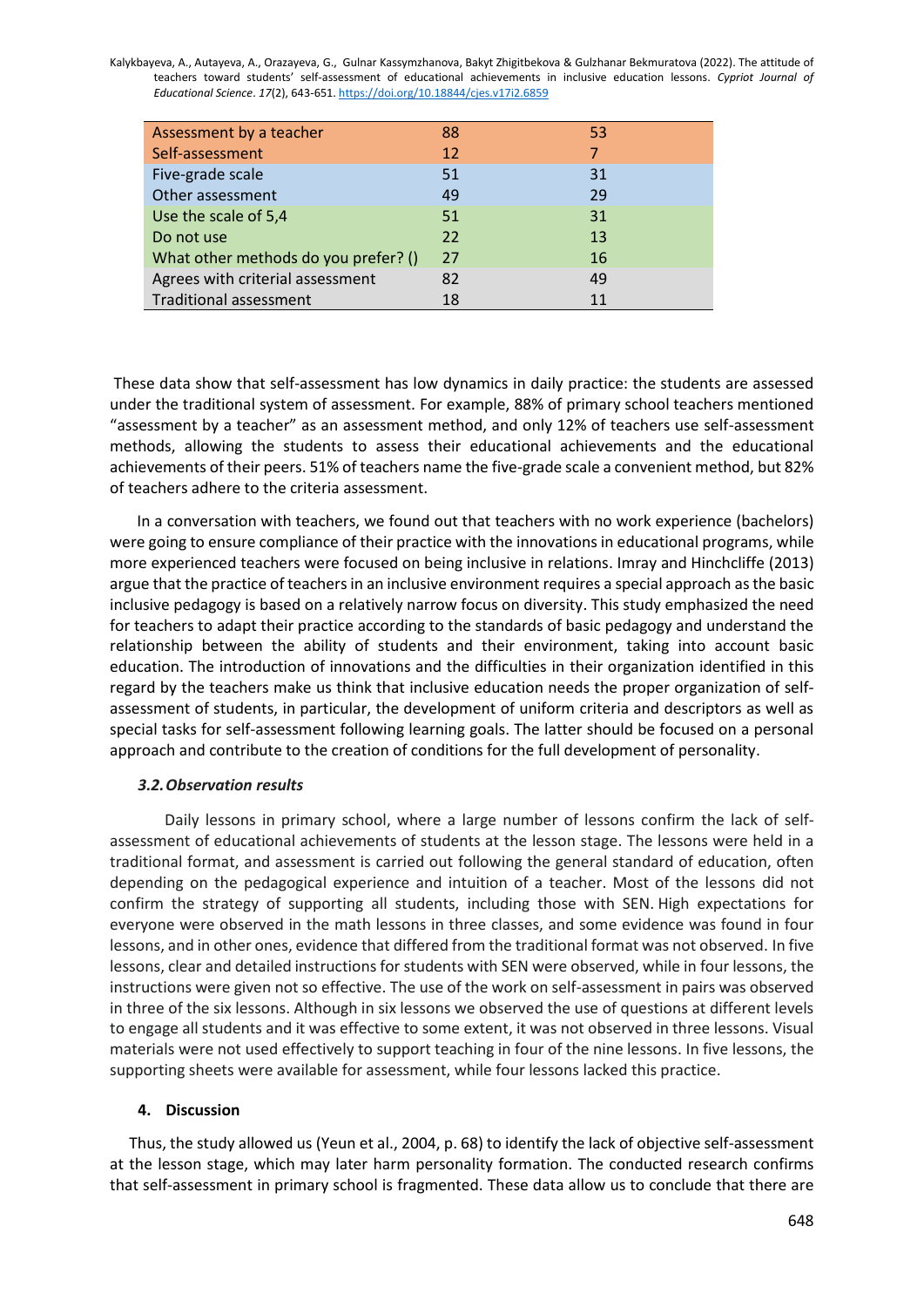no uniform criteria of assessment for all stages of education, and the students have not developed the self-assessment skills during the educational process.

 The mentioned gaps and shortcomings in education influence the formation of the students' skills, and, accordingly, the entire educational process. Strengthening of these gaps in educational activity hinders strengthening of the practical orientation of the educational process; the management of not only the content but also the operating part of educational activity is weak (for example, what actions and in what order should be performed when solving the orthographic, grammar, speech, and arithmetic task) (Technologies, Khanty-Mansiysk, 2015); the systems of knowledge and skills based on the digestion of connections between the concepts and skills by the students are poorly formed; the role of upbringing in the educational process is leveled out; there is no systematic approach to learning and no system for the formation of the ability to learn.

 The individually differentiated approach to the assessment of educational activities is not implemented sufficiently, which does not allow focusing on the strengths of the assessment tools necessary to determine the criteria. For children with special educational needs, it is important to adjust the scope of learning goals, the content, and educational strategies. Child labor should be assessed stepwise and differentially, according to the criteria and taking into account their characteristics, as well as according to the adequate learning difficulties and special needs (Florian, & Spratt, 2013). The principles of self-assessment are underdeveloped, which makes this activity (selfassessment) unclear and incomprehensible for teachers, students, and parents.

 There is a lack of necessary methodological tools of the teaching staff to detect the problems associated with self-assessment of primary school students, in particular, among the children with special needs, as well as the necessary methods to solve the mentioned problems. Teachers' perception of inclusive education showed that most of them feel negativity toward inclusivity. The participants mentioned several factors influencing this: class representation, daily workload, improper adaptation, and insufficient readiness of teachers for inclusion; they also doubt the usefulness and advantages of inclusivity (Helen, 2020) for other students. Difficulties in the work of teachers were caused by the development of criteria for all stages of students' activity in the lessons (Kalykbayeva et al., 2021). Teachers believe that working on criteria and descriptors is very labor-consuming and takes a lot of time, but criterial assessment is very convenient.

## **5. Conclusions**

 Actions are planned to organize self-assessment education and opportunities for teachers to take advanced training courses and cooperate in the lesson exchange program to improve their understanding of inclusive practice and differentiation of assessment in an inclusive environment. Training is also planned to let the teachers encourage the students to identify and jointly develop criteria of successful learning and set goals.

 The positive impact of these actions is based on the development of a common definition of inclusion for the teaching staff and the entire school community, including support staff and children. The actions are planned to arrange the following for *Teachers:*

- Develop the criteria that contribute to obtaining high-quality results;
- Have operating information to analyze and plan its activities;
- Improve the quality of teaching;
- Improve the quality of learning;
- Build an individual learning path for each student concerning his abilities and characteristics;
- Use various approaches and assessment tools;
- Make proposals for improving the content of an educational program.

This system will allow **the student** to: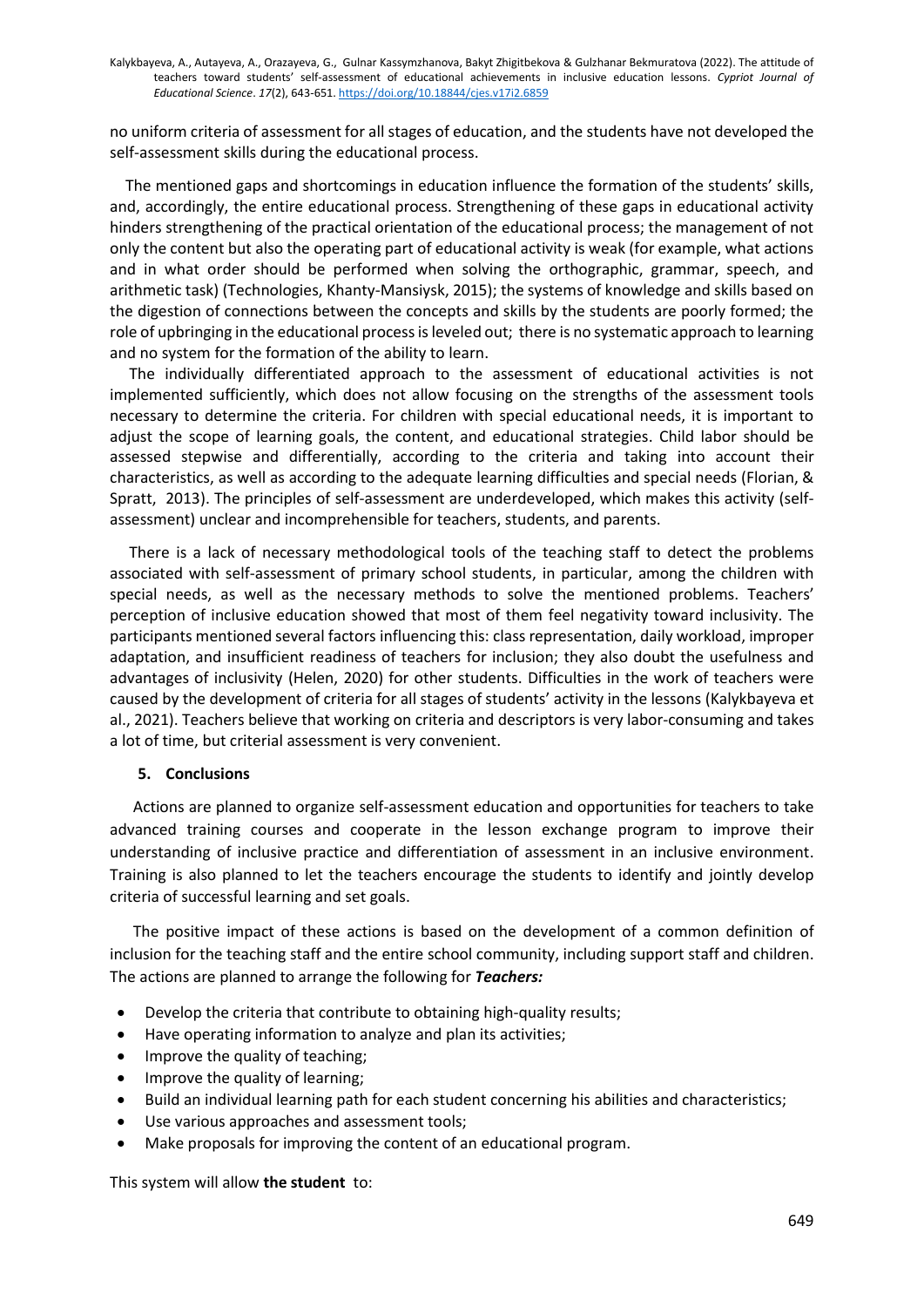- develop independence in assessment and learning; know and understand the assessment criteria to forecast his learning outcome and realize the success;
- take part in reflection, assessing himself and his;
- use knowledge to solve real problems and express various opinions.

**The parents** – get objective information about the achievements of their children to:

- Monitor the learning progress of their children;
- Support the children in the course of learning;
- Have feedback with the schoolteachers and administration;
- Be sure that the children feel comfortable in the class and school

 These conditions will ensure the inclusion of students in the process of self-knowledge and skills of students aimed at their conscious motivation; interaction of subjects of the educational process teachers, students, and parents – to achieve (develop) the uniform requirements for educational activities in an inclusive environment. Besides, the quality of training of teachers and training in the field of inclusive education should be improved. The training of teachers is a key factor for the effective implementation of inclusive policies and practices. The philosophy of inclusive education requires constant professional development of a teacher to satisfy various needs of children with SEN.

#### **Reference**

- Agavelyan R.O., Aubakirova S.D., Zhomartova A.D., Burdina E.I. (2020). Teachers' Attitudes towards Inclusive Education in Kazakhstan. Integration of Education, 24(1), 8-19. [https://doi.org/10.15507/1991-](https://doi.org/10.15507/1991-9468.098.024.202001.008-019) [9468.098.024.202001.008-019](https://doi.org/10.15507/1991-9468.098.024.202001.008-019)
- Anastasiadou, A. (2013). Self-assessment: Its impact on students' ability to monitor their learning process in the English classroom and develop compensatory strategies. Research Papers in Language Teaching and Learning, 4(1).<http://rpltl.eap.gr/current-issue/table-of-contents/18-alexandra-anastasiadou>
- Anufriev, E. A., Meleshkina, E. A., Ivanova, E. U., Zimin, D. A., & Goltseva, O. S. (2018). Inclusive distance education of children with disabilities of different types. Journal of Pharmaceutical Sciences and Research, 10(4), 863-867. [https://search.proquest.com/openview/a498f362c0a576f16e567c7aaa72a87f/1?pq](https://search.proquest.com/openview/a498f362c0a576f16e567c7aaa72a87f/1?pq-origsite=gscholar&cbl=54977)[origsite=gscholar&cbl=54977](https://search.proquest.com/openview/a498f362c0a576f16e567c7aaa72a87f/1?pq-origsite=gscholar&cbl=54977)
- Avramidis E., Bayliss P., Burden R. A Survey into Mainstream Teachers' Attitudes towards the Inclusion of Children with Special Educational Needs in the Ordinary School in one Local Education Authority. Educational Psychology. 2000; 20(2):191-211. (In Eng.) DOI[: https://doi.org/10.1080/713663717](https://doi.org/10.1080/713663717)
- Chalkia, E. (2012). Self-assessment as an alternative method of assessing speaking skills in the sixth grade of a Greek state primary school classroom. Research Papers in LanguageTeaching and Learning, 3(1). Retrieved from [http://rpltl.eap.gr/previous-issues/volume-3-issue-1-february-2012/table-of](http://rpltl.eap.gr/previous-issues/volume-3-issue-1-february-2012/table-of-contents/37-ekaterini-chalkia)[contents/37-ekaterini-chalkia](http://rpltl.eap.gr/previous-issues/volume-3-issue-1-february-2012/table-of-contents/37-ekaterini-chalkia)
- Clift, L. (2015). The effects of student self-assessment with goal setting on fourth-grade mathematics students: Creating self-regulating agents of learning (Doctoral dissertation, Liberty University, Lynchburg, USA). Retrieved **from the contract of the contract of the contract of the contract of the contract of the contract of the contract of the contract of the contract of the contract of the contract of the contract of the contract o** <https://digitalcommons.liberty.edu/cgi/viewcontent.cgi?article=2145&context=doctoral>
- Cohen, L., Manion, L. and Morrison, K. (2011) Research Methods in Education (7th edition). London: Routledge. <https://gtu.ge/Agro-Lib/RESEARCH%20METHOD%20COHEN%20ok.pdf>
- Connett, H. (2020). Action research to improve confidence in meeting diverse needs and the quality of inclusive practice through lesson observations. Support for Learning, 35(2), 178-191. <https://doi.org/10.1111/1467-9604.12298>